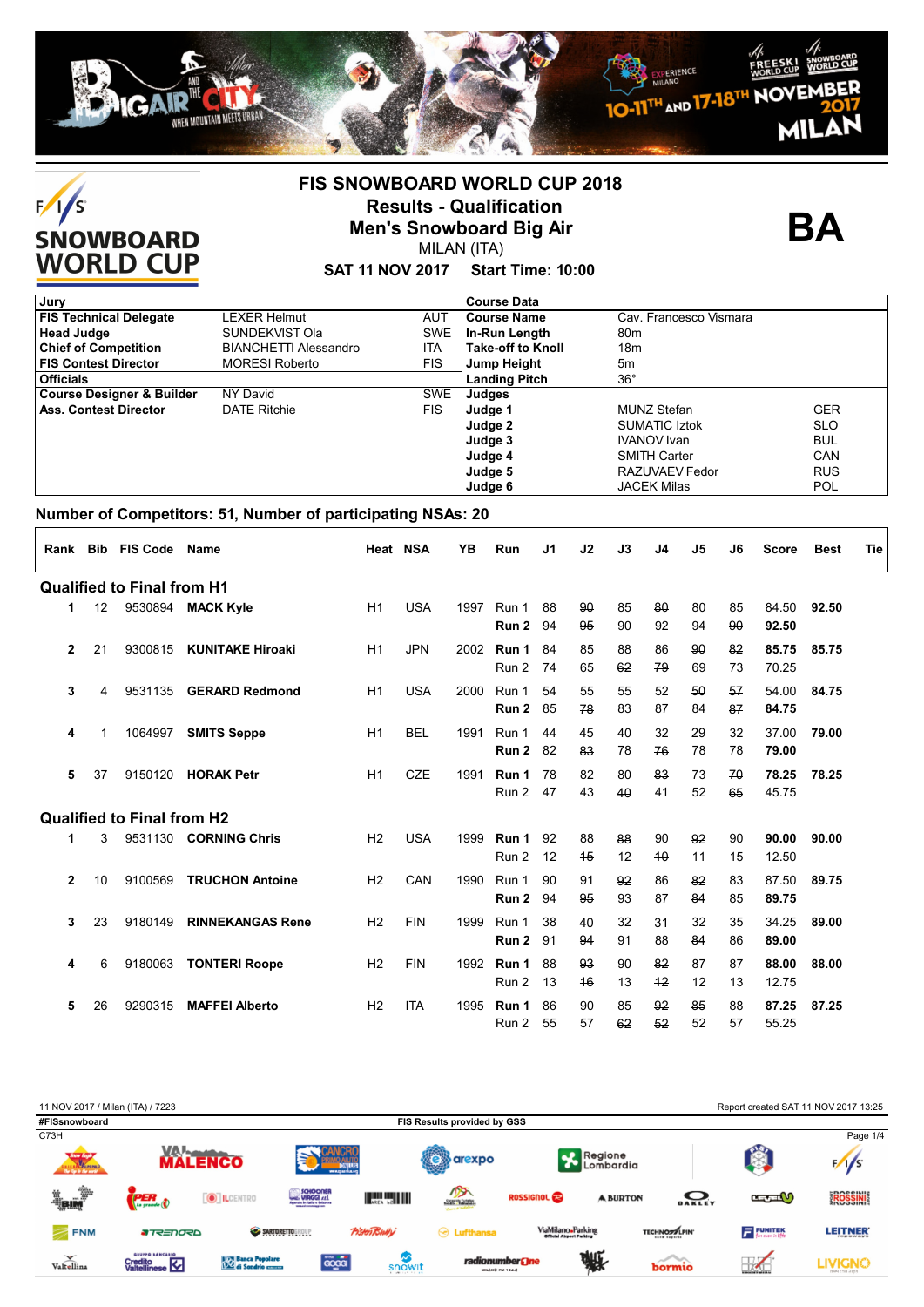





**SAT 11 NOV 2017 Start Time: 10:00**

| Rank                 |    | <b>Bib FIS Code</b> | Name                      | Heat NSA       |            | YΒ   | Run                      | J1        | J2                   | J3       | J4       | J5       | J6       | <b>Score</b>   | <b>Best</b> | Tie |
|----------------------|----|---------------------|---------------------------|----------------|------------|------|--------------------------|-----------|----------------------|----------|----------|----------|----------|----------------|-------------|-----|
| <b>Not Qualified</b> |    |                     |                           |                |            |      |                          |           |                      |          |          |          |          |                |             |     |
| 11                   | 18 |                     | 9510438 HUBER Nicolas     | H <sub>2</sub> | SUI        | 1995 | Run 1<br>Run 2           | 46<br>85  | 47<br>87             | 45<br>86 | 46<br>79 | 40<br>81 | 37<br>81 | 44.25<br>83.25 | 83.25       |     |
| 12                   | 27 |                     | 9531050 WILLETT Eric      | H2             | <b>USA</b> | 1988 | Run 1<br>Run 2           | 87<br>37  | 86<br>39             | 82<br>33 | 80<br>26 | 80<br>22 | 80<br>20 | 82.00<br>29.50 | 82.00       |     |
| 13                   | 34 |                     | 9300742 OKUBO Yuri        | H2             | <b>JPN</b> | 2000 | Run 1<br>Run 2           | 32<br>81  | 32<br>89             | 31<br>83 | 33<br>73 | 38<br>80 | 25<br>83 | 32.00<br>81.75 | 81.75       |     |
| 14                   | 14 |                     | 9531213 FARRELL Lyon      | H2             | <b>USA</b> | 1998 | Run 1<br>Run 2           | 42<br>80  | 44<br>77             | 40<br>82 | 54<br>81 | 42<br>83 | 33<br>87 | 42.00<br>81.50 | 81.50       |     |
| 15                   | 22 | 9050251             | <b>MILLAUER Clemens</b>   | H2             | <b>AUT</b> | 1994 | Run 1<br>Run 2           | 82<br>14  | 81<br>9              | 80<br>11 | 70<br>48 | 77<br>18 | 74<br>17 | 78.00<br>15.00 | 78.00       |     |
| 16                   | 43 | 9290265             | <b>ZULIAN Emil</b>        | H2             | <b>ITA</b> | 1997 | Run 1<br>Run 2           | 84<br>6   | 85<br>$\overline{5}$ | 70<br>45 | 76<br>13 | 73<br>12 | 78<br>10 | 77.75<br>10.25 | 77.75       |     |
| 17                   | 25 | 9420146             | <b>OLIMSTAD Markus</b>    | H1             | <b>NOR</b> | 1994 | Run 1<br>Run 2           | 80<br>28  | 80<br>27             | 75<br>30 | 65<br>30 | 70<br>24 | 75<br>22 | 75.00<br>26.75 | 75.00       |     |
| 18                   | 2  |                     | 9530618 STASSEL Ryan      | H <sub>2</sub> | <b>USA</b> | 1992 | Run 1<br>Run 2           | 62<br>78  | 65<br>79             | 61<br>84 | 60<br>71 | 67<br>71 | 65<br>70 | 63.25<br>74.75 | 74.75       |     |
| 19                   | 42 | 9220040             | <b>McCORMICK Matthew</b>  | H1             | <b>GBR</b> | 1997 | Run 1<br>Run 2           | 26<br>75  | 33<br>75             | 26<br>67 | 20<br>72 | 49<br>74 | 22<br>71 | 23.50<br>73.00 | 73.00       |     |
| 20                   | 24 | 9060009             | <b>VANDEWEYER Stef</b>    | H1             | <b>BEL</b> | 1999 | Run 1<br><b>Run 2 71</b> | 36        | 37<br>69             | 33<br>65 | 33<br>60 | 26<br>72 | 33<br>74 | 33.75<br>69.25 | 69.25       |     |
| 21                   | 32 | 9290314             | <b>LIVIERO Nicola</b>     | H1             | <b>ITA</b> | 1999 | Run 1<br>Run 2           | 64<br>34  | 59<br>26             | 69<br>31 | 70<br>29 | 67<br>49 | 72<br>29 | 67.50<br>28.75 | 67.50       |     |
| 22                   | 15 | 9531241             | <b>HENKES Judd</b>        | H <sub>2</sub> | <b>USA</b> | 2001 | Run 1<br>Run 2           | 34<br>68  | 36<br>66             | 33<br>69 | 25<br>59 | 32<br>69 | 31<br>65 | 32.50<br>67.00 | 67.00       |     |
| 23                   | 38 | 9290318             | <b>FRAMARIN Loris</b>     | H <sub>2</sub> | <b>ITA</b> | 1998 | Run 1<br>Run 2           | 36<br>66  | 37<br>74             | 37<br>61 | 20<br>69 | 24<br>58 | 48<br>63 | 29.25<br>64.75 | 64.75       |     |
| 24                   | 47 | 9180118             | <b>REHNBERG Mikko</b>     | H1             | <b>FIN</b> | 1997 | Run 1<br>Run 2           | 46<br>-61 | 17<br>61             | 19<br>59 | 24<br>63 | 20<br>75 | 24<br>73 | 20.00<br>64.50 | 64.50       |     |
| 25                   | 35 | 9030045             | <b>SCHMITT Matias</b>     | H2             | <b>ARG</b> | 1991 | Run 1<br>Run 2           | 60<br>30  | 56<br>20             | 55<br>29 | 62<br>35 | 61<br>32 | 61<br>37 | 59.50<br>31.50 | 59.50       |     |
| 26                   | 48 | 9030049             | <b>CHIARADIO Federico</b> | H <sub>2</sub> | <b>ARG</b> | 1997 | Run 1<br>Run 2           | 24<br>62  | 29<br>60             | 25<br>53 | 49<br>62 | 20<br>64 | 25<br>50 | 23.50<br>59.25 | 59.25       |     |

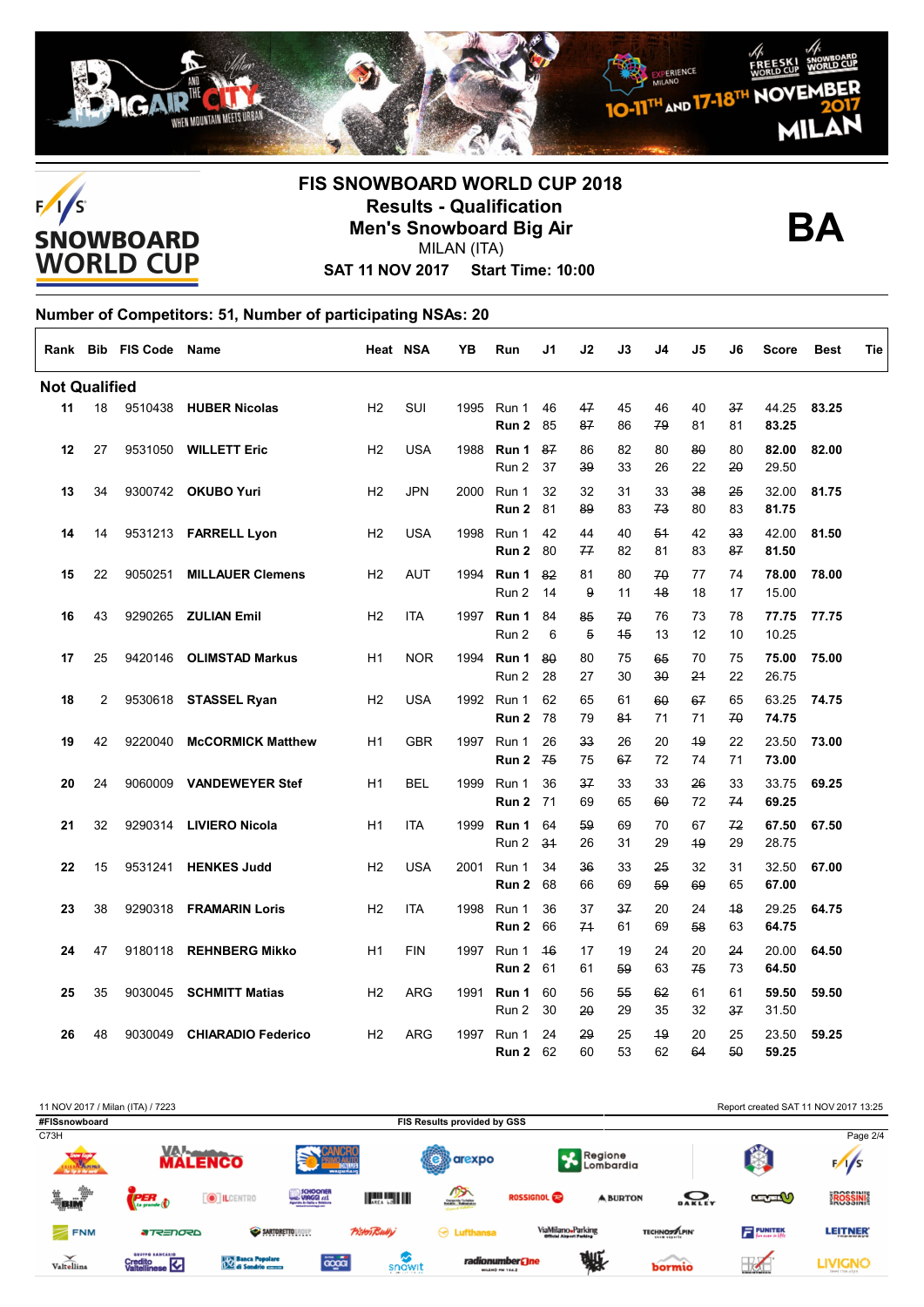





**SAT 11 NOV 2017 Start Time: 10:00**

| Rank |    | <b>Bib FIS Code</b> | Name                           |                | Heat NSA   | ΥB   | Run                        | J1       | J2                   | J3       | J4       | J5       | J6                 | Score          | <b>Best</b> | Tie |
|------|----|---------------------|--------------------------------|----------------|------------|------|----------------------------|----------|----------------------|----------|----------|----------|--------------------|----------------|-------------|-----|
| 27   | 29 | 9480456             | <b>MATVEEV Mikhail</b>         | H1             | <b>RUS</b> | 1996 | Run 1<br>Run 2             | 58<br>33 | 57<br>33             | 60<br>33 | 49<br>38 | 60<br>35 | 63<br>37           | 58.75<br>34.50 | 58.75       |     |
| 28   | 44 | 9050225             | <b>LINDMOSER Alois</b>         | H2             | <b>AUT</b> |      | 1997 <b>Run 1</b><br>Run 2 | 54<br>23 | 52<br>23             | 60<br>27 | 54<br>49 | 55<br>27 | 53<br>$30^{\circ}$ | 54.00<br>25.00 | 54.00       |     |
| 29   | 53 | 9290351             | <b>GIROTTO Cesare Emanuele</b> | H <sub>2</sub> | <b>ITA</b> | 2000 | Run 1<br>Run 2             | 50<br>21 | 45<br>20             | 59<br>22 | 53<br>46 | 59<br>20 | 51<br>23           | 53.25<br>20.75 | 53.25       |     |
| 30   | 40 | 9490214             | <b>ARAGON Jose Antonio</b>     | H <sub>2</sub> | <b>ESP</b> | 2000 | Run 1<br>Run 2             | 48<br>19 | 49<br>16             | 50<br>22 | 50<br>14 | 50<br>10 | 49<br>8            | 49.50<br>14.75 | 49.50       |     |
| 31   | 41 | 9190018             | <b>BOUDJELAL Yannick</b>       | H1             | <b>ALG</b> | 1985 | Run 1<br>Run 2             | 50<br>25 | 52<br>22             | 45<br>30 | 38<br>36 | 49<br>40 | 52<br>35           | 49.00<br>31.50 | 49.00       |     |
| 32   | 28 |                     | 9400053 VELDEN van der Niek    | H1             | <b>NED</b> | 2000 | Run 1<br>Run 2             | 24<br>47 | 26<br>54             | 22<br>44 | 25<br>49 | 24<br>47 | 34<br>48           | 24.75<br>47.75 | 47.75       |     |
| 33   | 8  | 9510288             | <b>BOESIGER Jonas</b>          | H1             | SUI        | 1995 | Run 1<br>Run 2             | 48<br>40 | 50<br>42             | 53<br>39 | 46<br>41 | 45<br>30 | 40<br>26           | 47.25<br>37.50 | 47.25       |     |
| 34   | 16 | 9530579             | <b>BEAUCHEMIN Eric</b>         | H1             | <b>USA</b> | 1991 | Run 1<br>Run 2             | 28<br>42 | 29<br>48             | 24<br>38 | 36<br>42 | 30<br>42 | 29<br>50           | 29.00<br>43.50 | 43.50       |     |
| 35   | 11 | 9060003             | de BUCK Sebbe                  | H <sub>2</sub> | <b>BEL</b> |      | 1995 Run 1<br>Run 2        | 44<br>46 | 42<br>48             | 49<br>48 | 29<br>40 | 26<br>35 | 26<br>39           | 35.25<br>43.25 | 43.25       |     |
| 36   | 31 | 9190322             | <b>KONIJNENBERG Sebastien</b>  | H2             | <b>FRA</b> | 1997 | Run 1<br>Run 2             | 40<br>37 | 39<br>38             | 39<br>41 | 43<br>42 | 36<br>33 | 24<br>28           | 38.50<br>37.25 | 38.50       |     |
| 37   | 50 |                     | 9100924 LANGEVIN Jeremy        | H1             | CAN        | 1998 | Run 1<br>Run 2             | 8<br>36  | $\overline{5}$<br>34 | 8<br>37  | 11<br>45 | 42<br>44 | 8<br>36            | 8.75<br>38.25  | 38.25       |     |
| 38   | 5  | 9420133             | <b>ROISLAND Mons</b>           | H1             | <b>NOR</b> | 1997 | Run 1<br>Run 2             | 40<br>37 | 41<br>40             | 32<br>36 | 38<br>40 | 33<br>38 | 35<br>37           | 36.50<br>38.00 | 38.00       |     |
| 39   | 13 | 9531095             | <b>CROUCH Brock</b>            | H1             | <b>USA</b> | 1999 | Run 1<br>Run 2             | 34<br>20 | 32<br>20             | 34<br>14 | 27<br>18 | 37<br>15 | 34<br>$+4$         | 33.50<br>16.75 | 33.50       |     |
| 40   | 17 | 9480582             | <b>KHADARIN VIad</b>           | H1             | <b>RUS</b> | 1998 | Run 1<br>Run 2             | 38<br>28 | 39<br>28             | 35<br>31 | 30<br>35 | 29<br>35 | 25<br>$+2$         | 33.00<br>30.50 | 33.00       |     |
| 41   | 33 | 9560152             | <b>RAVNJAK Tim-Kevin</b>       | H1             | <b>SLO</b> | 1996 | Run 1<br>Run 2             | 32<br>29 | 28<br>30             | 24<br>31 | 23<br>37 | 24<br>27 | 27<br>29           | 25.50<br>29.75 | 29.75       |     |
| 42   | 19 | 9510319             | <b>THOENEN Moritz</b>          | H <sub>2</sub> | <b>SUI</b> | 1996 | Run 1<br>Run 2             | 30<br>31 | 30<br>31             | 35<br>36 | 27<br>37 | 25<br>20 | 23<br>44           | 28.00<br>29.50 | 29.50       |     |